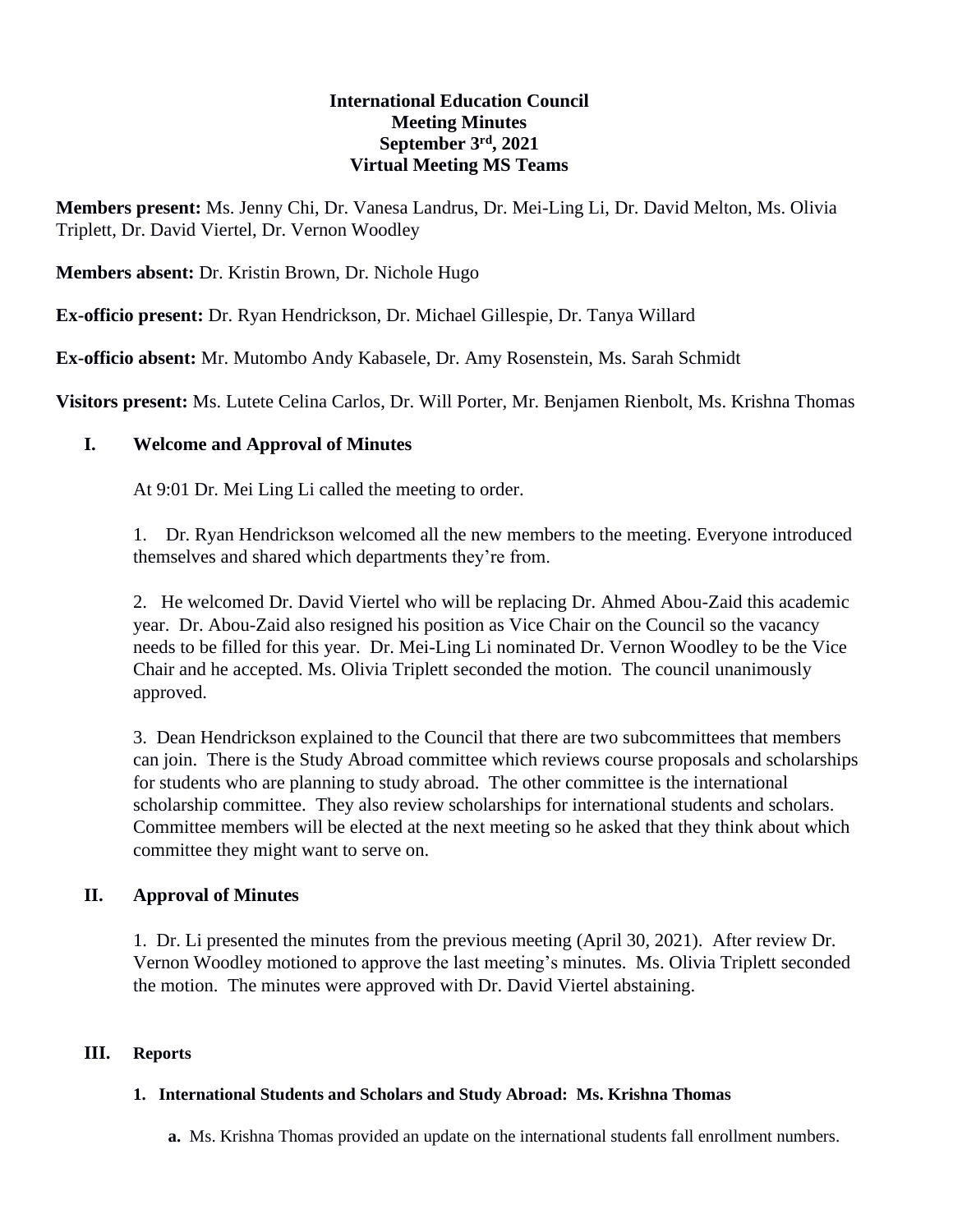She provided detailed graphs showing the current enrollment numbers compared to the last five years. She also showed the Council a breakdown of graduate vs undergraduate, the most popular majors, the number of countries currently represented, and the overall makeup of the current students.

- **b.** She also gave an update on the International Student Orientation program for the fall semester. They had multiple small group meetings and 183 new international students were able to attend.
- **c.** She also gave an update of various activities so far this semester. Two local churches provided meals to the students during welcome sessions and they were able to take shopping trips to Walmart. They also created a supplemental orientation program on D2L that has been popular. They will most likely hold one more orientation later in the semester.
- **d.** She let the Council know that the forecast for Spring 2022 is looking very good. There are many that are already admitted, and some are deferrals from this semester. They are planning the orientation for January for the new arrivals.
- **e.** Mr. Ben Rienbolt gave additional details about the current and upcoming activities. They have been working to make the new students' integration to EIU as smooth as possible. He said the two church meals were well attended by both international students and members of the community. OISS has created a What's App group to help students connect. They also had a bowling night which the students enjoyed. There will be elections for AIS soon and he will send out an electronic ballot for the students to vote. He also showed some of the upcoming and planned activities in the next few months.
- **f.** Ms. Krishna Thomas gave the Council an update on the embassy situation. She explained that many embassies are still limited on the appointments they are accepting. Some embassies take thirty days for an appointment and others are only processing emergency visas. OISS is recommending to students if there is a delay to defer their admission if necessary and get their I-20s and watch for more information.

Dr. Hendrickson noted how many more applications the office has been processing recently compared to the past and he thanked the OISS staff for all their hard work.

# 2. **Study Abroad: Ms. Celina Carlos**

- **a.** Dean Hendrickson provided an update on Study Abroad. He said that they approved one student for a direct enroll program to France. They will continue to support students who are interested in direct enroll programs in the future. Faculty led programs at EIU are still on hold because of the pandemic, but they hope to start them again in the summer of 2022.
- **b.** Ms. Carlos let the Council know about the graduate students that are helping her in the office this year. She also gave details about upcoming program and scholarship deadlines. She noted that the Spring Break study abroad programs are canceled, but they are hoping the summer programs will be able to run as normal, but she noted that restrictions may change by then because of COVID. They will still work with third party